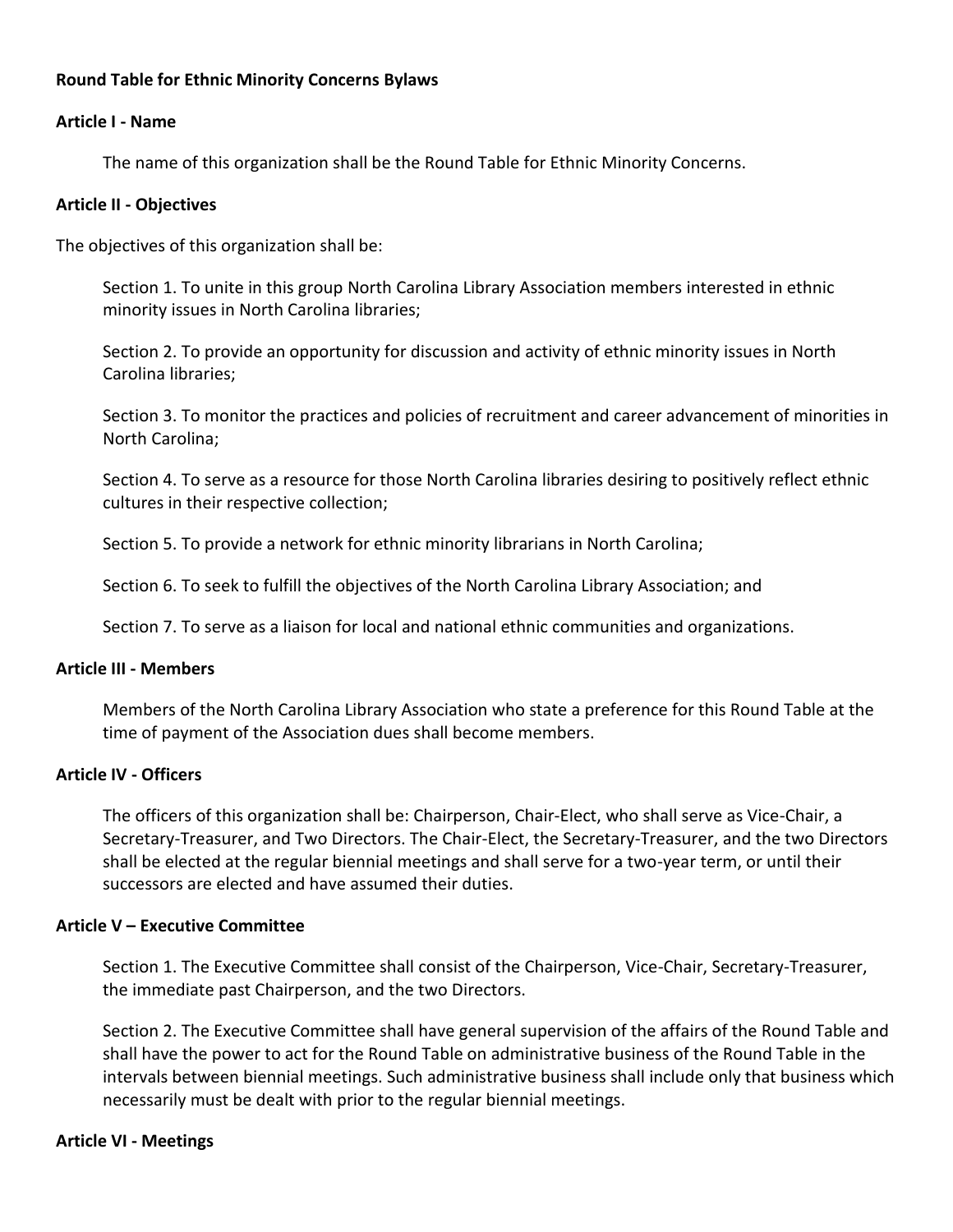Section 1. The regular meeting shall be held as a Round Table meeting of the biennial meeting of the North Carolina Library Association.

Section 2. Special meetings may be called at the direction of the chairperson, the Executive Committee, or upon written request, signed by 15 members and delivered to the Executive Board of the Association.

Section 3. A quorum for the transaction of the business of this Round Table shall consist of 25 percent of the membership of the Round Table.

# **Article VII - Elections**

Section 1. The Chairperson shall appoint a Committee on Nominations who will present the name of one candidate for each elective office, consent being secured from the nominees. Any member of the Round Table may present candidates for the elective offices of the Round Table provided (a) that they notify the Chairperson of the Round Table of such action, in writing, (b) that the notification be signed by 10 members of this Round Table, (c) that the consent of the nominees has been secured and so indicated on the notification.

Section 2. A majority vote of those attending a regular meeting shall constitute election.

# **Article VIII – Special Duties of Officers**

Section 1. The Chairperson shall, with Executive Committee, appoint such committees and define their duties as may be necessary to carry on the work of the Ethnic Minority Concerns Round Table.

Section 2. The Chairperson of the Ethnic Minority Concerns Round Table shall serve as an ex officio member on all committees with the exception of the Nominating Committee. The Chairperson shall also serve as Chairperson of the Executive Committee.

Section 3. New Committees may be created and old committees discontinues by the Executive Committee provided that such action is not contrary to the wishes of the membership of this Round Table as expressed at the most recent meeting of the Round Table.

Section 4. The Chair-Elect shall assume the responsibilities and perform the duties of the Chairperson in the event of absence, death, disability or resignation of the Chairperson, and shall serve as Chairperson during the two years following a term as Chair-Elect.

Section 5. The Secretary-Treasurer shall perform the duties normally accepted for such office.

Section 6. In the event of absence, death, disability r resignation of the chairperson and the Chair-Elect during the interval between the biennial meetings, the Executive Committee shall fill such vacancies by the appointment of members to those offices. Such appointments shall remain in force until the next regular meeting of the Round Table.

### **Article IX – Parliamentary Authority**

Section 1. Robert's Rules of Order, latest edition, shall be the governing authority in any matter not specifically covered by these bylaws.

Section 2. Nothing in these bylaws shall conflict with the Constitution and Bylaws of the North Carolina Library Association.